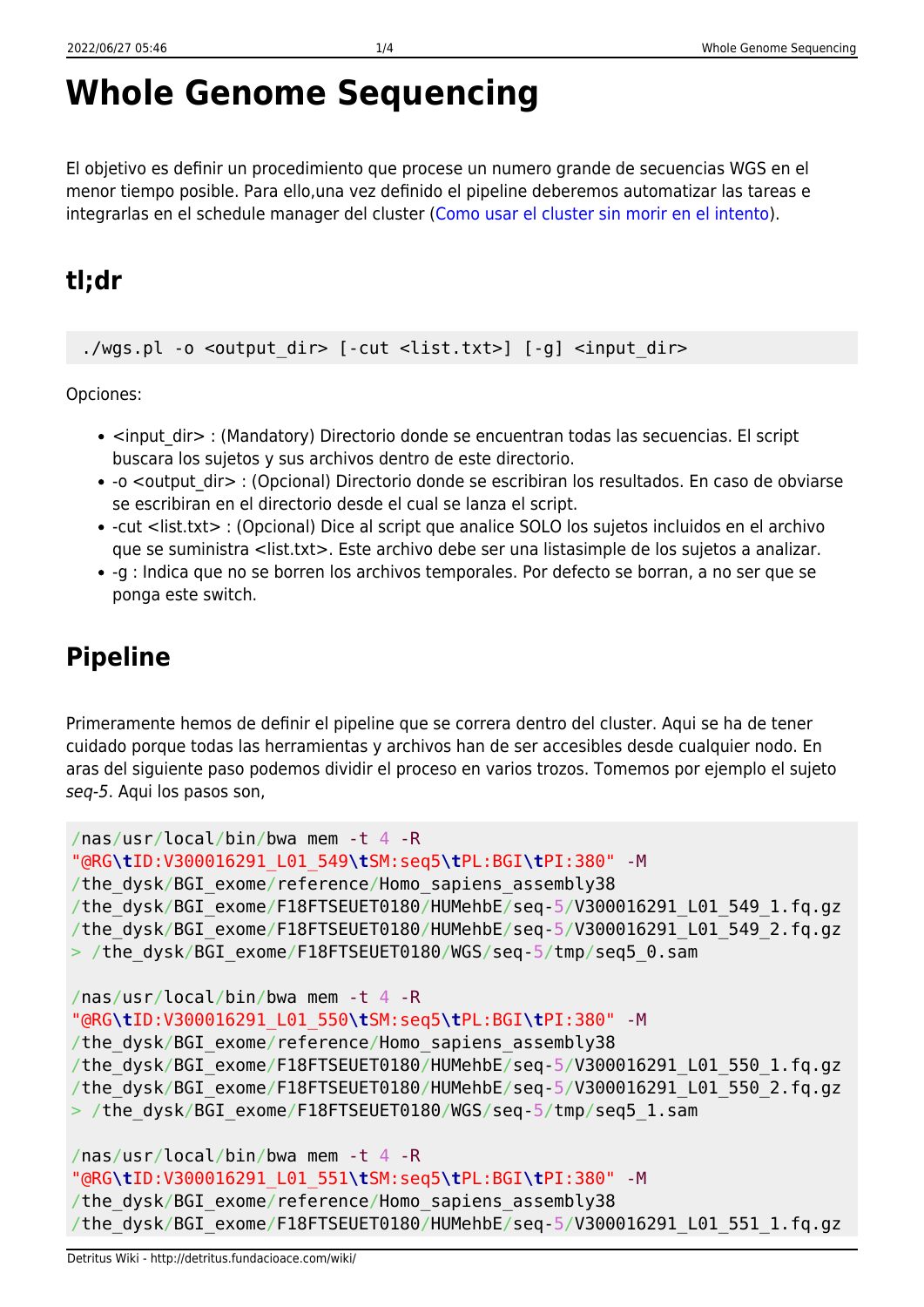```
/the dysk/BGI exome/F18FTSEUET0180/HUMehbE/seq-5/V300016291 L01 551 2.fq.gz
> /the dysk/BGI exome/F18FTSEUET0180/WGS/seq-5/tmp/seq5_2.sam
/nas/usr/local/bin/bwa mem -t 4 -R
"@RG\tID:V300016291_L01_552\tSM:seq5\tPL:BGI\tPI:380" -M
/the dysk/BGI exome/reference/Homo sapiens assembly38
/the_dysk/BGI_exome/F18FTSEUET0180/HUMehbE/seq-5/V300016291_L01_552_1.fq.gz
/the_dysk/BGI_exome/F18FTSEUET0180/HUMehbE/seq-5/V300016291_L01_552_2.fq.gz
> /the dysk/BGI exome/F18FTSEUET0180/WGS/seq-5/tmp/seq5 3.sam
java -Djava.io.tmpdir=/nas/osotolongo/tmp/ -Xmx8g -jar
/nas/usr/local/bin/picard.jar MergeSamFiles
I=/the_dysk/BGI_exome/F18FTSEUET0180/WGS/seq-5/tmp/seq5_0.sam
I=/the_dysk/BGI_exome/F18FTSEUET0180/WGS/seq-5/tmp/seq5_1.sam
I=/the_dysk/BGI_exome/F18FTSEUET0180/WGS/seq-5/tmp/seq5_2.sam
I=/the_dysk/BGI_exome/F18FTSEUET0180/WGS/seq-5/tmp/seq5_3.sam
O=/the_dysk/BGI_exome/F18FTSEUET0180/WGS/seq-5/tmp/seq5.sam
java -Djava.io.tmpdir=/nas/osotolongo/tmp/ -Xmx8g -jar
/nas/usr/local/bin/picard.jar SortSam
I=/the_dysk/BGI_exome/F18FTSEUET0180/WGS/seq-5/tmp/seq5.sam
O=/the_dysk/BGI_exome/F18FTSEUET0180/WGS/seq-5/tmp/seq5_sorted.bam
SORT ORDER=coordinate
/nas/software/samtools/bin/samtools index
/the_dysk/BGI_exome/F18FTSEUET0180/WGS/seq-5/tmp/seq5_sorted.bam
/nas/usr/local/bin/verifyBamID --vcf
/the dysk/BGI exome/reference/hapmap 3.3.hg38.vcf.gz --bam
/the dysk/BGI exome/F18FTSEUET0180/WGS/seq-5/tmp/seq5 sorted.bam --chip-none
--maxDepth 1000 --precise --verbose --ignoreRG --out
/the_dysk/BGI_exome/F18FTSEUET0180/WGS/seq-5/results/seq5_verifybam |& grep
-v "Skipping marker"
java -Djava.io.tmpdir=/nas/osotolongo/tmp/ -Xmx8g -jar
/nas/usr/local/bin/picard.jar ValidateSamFile IGNORE=MATE_NOT_FOUND
IGNORE=MISSING_READ_GROUP IGNORE=RECORD_MISSING_READ_GROUP
I=/the_dysk/BGI_exome/F18FTSEUET0180/WGS/seq-5/tmp/seq5_sorted.bam
java -Djava.io.tmpdir=/nas/osotolongo/tmp/ -Xmx8g -jar
/nas/usr/local/bin/picard.jar MarkDuplicates
I=/the_dysk/BGI_exome/F18FTSEUET0180/WGS/seq-5/tmp/seq5_sorted.bam
O=/the_dysk/BGI_exome/F18FTSEUET0180/WGS/seq-5/tmp/seq5_GATKready.bam
METRICS FILE=/the dysk/BGI exome/F18FTSEUET0180/WGS/seq-5/tmp/seq5 metrics.t
xt QUIET=true MAX_RECORDS_IN_RAM=2000000 ASSUME_SORTED=TRUE
CREATE_INDEX=TRUE
java -jar /nas/usr/local/opt/gatk3/GenomeAnalysisTK.jar -T DepthOfCoverage -
R /the dysk/BGI exome/reference/Homo sapiens assembly38.fasta -nt 1 -ct 10 -
ct 15 -ct 20 -ct 30 --omitDepthOutputAtEachBase --omitIntervalStatistics --
omitLocusTable -L
/the dysk/BGI exome/reference/MGI Exome Capture V5 bis2.bed -I
/the_dysk/BGI_exome/F18FTSEUET0180/WGS/seq-5/tmp/seq5_GATKready.bam -o
/the_dysk/BGI_exome/F18FTSEUET0180/WGS/seq-5/results/seq5_exome_coverage
singularity run --cleanenv -B /nas:/nas -B /the_dysk:/the_dysk
```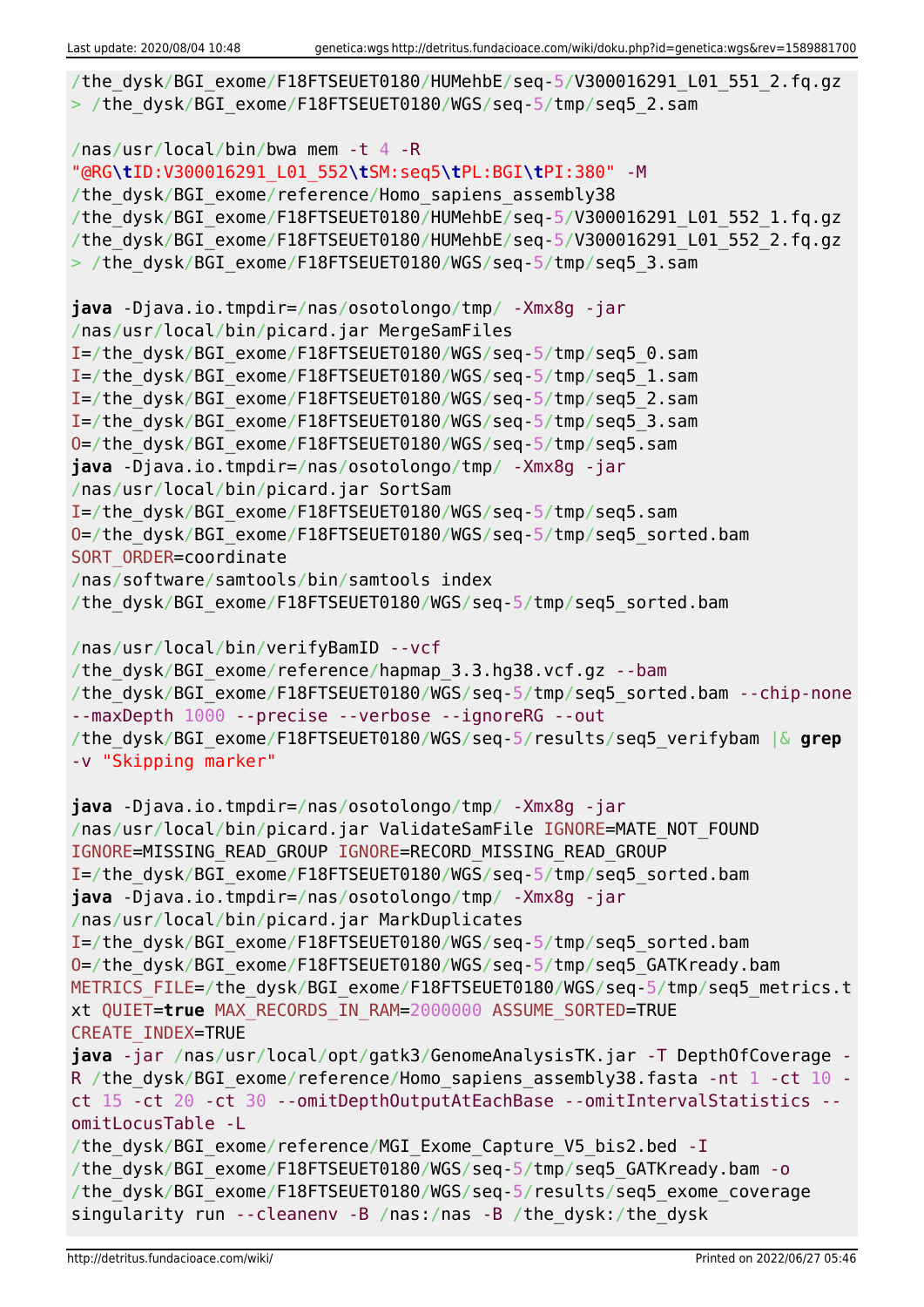/usr/local/bin/gatk4.simg gatk --java-options "- DGATK STACKTRACE ON USER EXCEPTION=true -Xmx16G" BaseRecalibrator -I /the\_dysk/BGI\_exome/F18FTSEUET0180/WGS/seq-5/tmp/seq5\_GATKready.bam -R /the\_dysk/BGI\_exome/reference/Homo\_sapiens\_assembly38.fasta --known-sites /the\_dysk/BGI\_exome/reference/Mills\_and\_1000G\_gold\_standard.indels.hg38.vcf. gz --known-sites /the dysk/BGI exome/reference/dbsnp 146.hg38.vcf.gz -known-sites /the\_dysk/BGI\_exome/reference/1000G\_phase1.snps.high\_confidence.hg38.vcf.gz -O /the dysk/BGI exome/F18FTSEUET0180/WGS/seq-5/tmp/seq5 recal data.table1 singularity run --cleanenv -B /nas:/nas -B /the\_dysk:/the\_dysk /usr/local/bin/gatk4.simg gatk --java-options "- DGATK\_STACKTRACE\_ON\_USER\_EXCEPTION=true -Xmx16G" ApplyBQSR -R /the dysk/BGI exome/reference/Homo sapiens assembly38.fasta -I /the\_dysk/BGI\_exome/F18FTSEUET0180/WGS/seq-5/tmp/seq5\_GATKready.bam -bqsrrecal-file /the\_dysk/BGI\_exome/F18FTSEUET0180/WGS/seq-5/tmp/seq5\_recal\_data.table1 -O /the dysk/BGI exome/F18FTSEUET0180/WGS/seq-5/results/seq5 recal.bam singularity run --cleanenv -B /nas:/nas -B /the\_dysk:/the\_dysk /usr/local/bin/gatk4.simg gatk --java-options "- DGATK STACKTRACE ON USER EXCEPTION=true -Xmx16G" AnalyzeCovariates -bqsr /the dysk/BGI exome/F18FTSEUET0180/WGS/seq-5/tmp/seq5\_recal\_data.table1 -plots /the dysk/BGI exome/F18FTSEUET0180/WGS/seq-5/results/seq5 AnalyzeCovariates. pdf singularity run --cleanenv -B /nas:/nas -B /the\_dysk:/the\_dysk /usr/local/bin/gatk4.simg gatk --java-options "- DGATK STACKTRACE ON USER EXCEPTION=true -Xmx16G" BaseRecalibrator -I /the dysk/BGI exome/F18FTSEUET0180/WGS/seq-5/results/seq5 recal.bam -R /the dysk/BGI exome/reference/Homo sapiens assembly38.fasta --known-sites /the\_dysk/BGI\_exome/reference/Mills\_and\_1000G\_gold\_standard.indels.hg38.vcf. gz --known-sites /the dysk/BGI exome/reference/dbsnp 146.hg38.vcf.gz -known-sites /the\_dysk/BGI\_exome/reference/1000G\_phase1.snps.high\_confidence.hg38.vcf.gz -O /the dysk/BGI exome/F18FTSEUET0180/WGS/seq-5/tmp/seq5 recal data.table2 singularity run --cleanenv -B /nas:/nas -B /the\_dysk:/the\_dysk /usr/local/bin/gatk4.simg gatk --java-options "- DGATK STACKTRACE ON USER EXCEPTION=true -Xmx16G" AnalyzeCovariates -before /the dysk/BGI exome/F18FTSEUET0180/WGS/seq-5/tmp/seq5 recal data.table1 after /the\_dysk/BGI\_exome/F18FTSEUET0180/WGS/seq-5/tmp/seq5\_recal\_data.table2 plots /the\_dysk/BGI\_exome/F18FTSEUET0180/WGS/seq-5/results/seq5\_beforeafter-plots.pdf singularity run --cleanenv -B /nas:/nas -B /the\_dysk:/the\_dysk /usr/local/bin/gatk4.simg gatk --java-options "- DGATK STACKTRACE ON USER EXCEPTION=true -Xmx16G" HaplotypeCaller -R /the dysk/BGI exome/reference/Homo sapiens assembly38.fasta -I /the\_dysk/BGI\_exome/F18FTSEUET0180/WGS/seq-5/results/seq5\_recal.bam -ERC GVCF --dbsnp /the\_dysk/BGI\_exome/reference/dbsnp\_146.hg38.vcf.gz -O /the\_dysk/BGI\_exome/F18FTSEUET0180/WGS/seq-5/results/seq5\_raw.snps.indels.g. vcf.gz singularity run --cleanenv -B /nas:/nas -B /the\_dysk:/the\_dysk